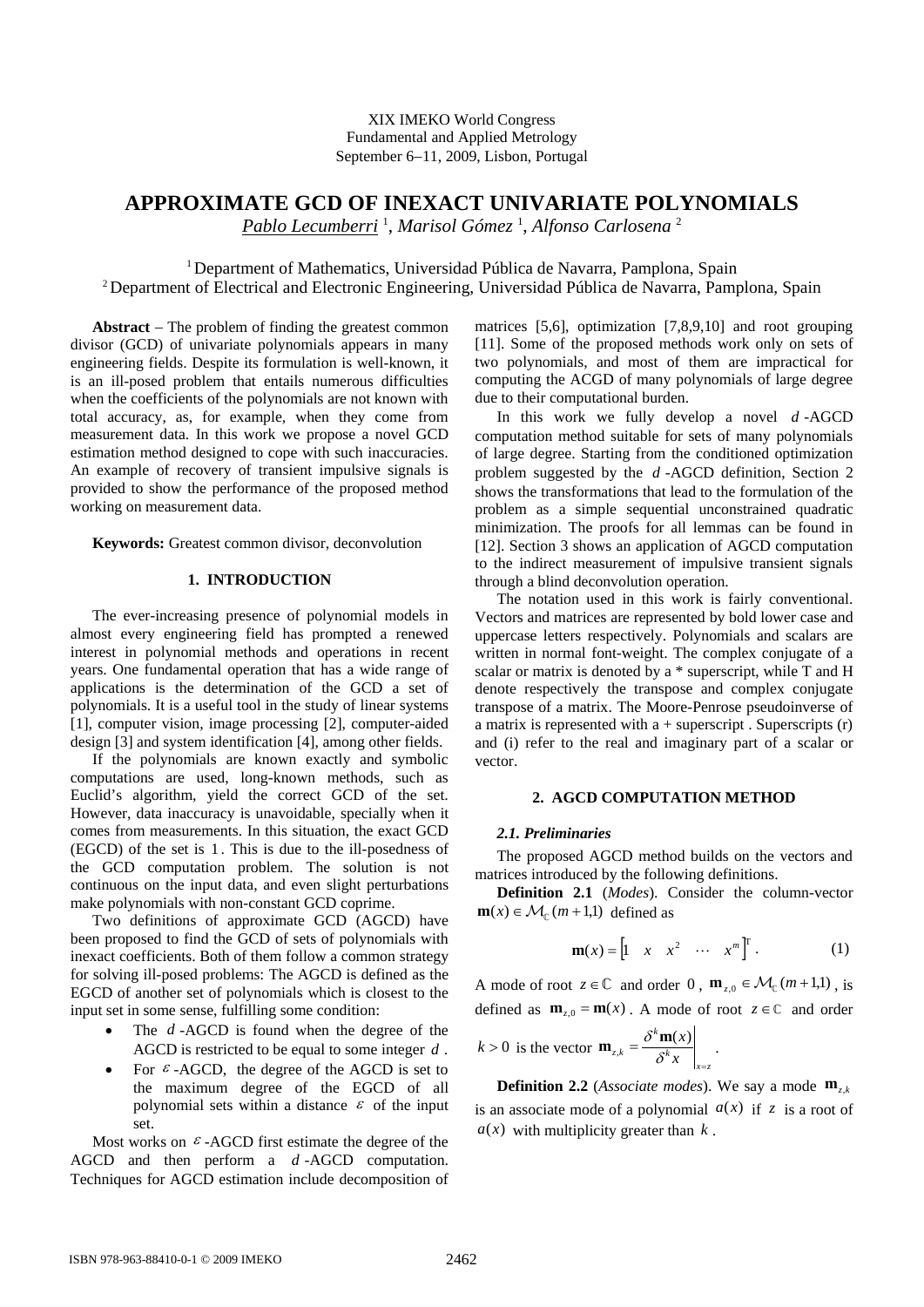**Definition 2.3** (*Coefficients matrix*). Given a set  ${ a_i(x) = a_0^{(i)} + ... + a_m^{(i)} \cdot x^m \mid \text{deg}(a_i(x)) \leq m, i = 1,...,Q }$ its coefficients matrix  $A \in M_{\Gamma}(m+1, Q)$  is defined as

$$
\mathbf{A} = \begin{bmatrix} a_0^{(1)} & a_0^{(2)} & \cdots & a_0^{(Q)} \\ a_1^{(1)} & a_1^{(2)} & \cdots & a_1^{(Q)} \\ \vdots & \vdots & & \vdots \\ a_m^{(1)} & a_m^{(2)} & \cdots & a_m^{(Q)} \end{bmatrix} .
$$
 (2)

Modes have been used by the signal processing community for a long time, albeit under a different definition. Both definitions are equivalent for most applications. Definition 2.1 leads to simple formulations of the relations between modes and polynomials, such as the fundamental property exposed by the following lemma.

**Lemma 2.1.** Given a set of polynomials  $\mathcal{A} = \{a_i(x) \mid \text{deg}(a_i(x)) \leq m, i = 1,...,Q\}$  with coefficients matrix  $A \in \mathcal{M}_{\mathbb{C}}(m+1, Q)$ , a set of associate modes of a polynomial is included in the orthogonal complement of Range(**A**) if and only if they are complex conjugates of the associate modes of the GCD of the set of polynomials  $A$ .

## *2.2. Constrained optimization problem*

We follow the definition of the *d* -AGCD to pose a constrained optimization problem. The distance between given and modified polynomial sets requires a suitable definition of a polynomial metric. We adopt the sum of squared differences between the coefficients of corresponding polynomials in both sets, which leads to a least squares estimation of the GCD. It can be conveniently expressed as the squared Frobenius norm of the difference between the coefficients matrices of the input set, **A** , and

the modified one,  $\hat{\mathbf{A}}$  :  $\left\|\mathbf{A} - \hat{\mathbf{A}}\right\|_{F}^{2}$ .

Lemma 2.1 gives the condition that must be imposed on  $\hat{A}$  so that the modified polynomial set has a *d*-degree GCD. Therefore, the AGCD of a set of polynomials with coefficients matrix **A** can be computed by solving the following conditioned nonlinear optimization problem:

$$
\min_{\{\hat{\mathbf{A}} \in \mathcal{M}_{\mathbb{C}}(m+1,Q)\}} \|\mathbf{A} - \hat{\mathbf{A}}\|_{F}^{2}
$$
\nsubject to:  $\mathbf{T}^{H} \cdot \hat{\mathbf{A}} = \mathbf{0}$   
\n $\mathbf{T}^{H} \cdot \mathbf{T} = \mathbf{I}_{d}$   
\nRange(T) spanned by the associate modes  
\nof a  $d$  – degree polynomial  
\n(3)

The coefficients of the AGCD are the complex conjugates of those of the polynomial  $b(x)$  whose associate modes span  $Range(T)$ . Problem (3) is no longer ill-posed, but still difficult to solve due to its conditioned nature.

The objective function in (3) can be simplified and matrix  $\hat{A}$  removed from the optimization problem. Let the set of columns of **T** be extended to a base of  $\mathbb{C}^{(m+1)}$ , so that [**T S**] is an orthogonal matrix. Then, we have:

$$
\left\| \mathbf{A} - \hat{\mathbf{A}} \right\|_{F}^{2} = \left\| \mathbf{T}^{\mathrm{H}} \cdot \left( \mathbf{A} - \hat{\mathbf{A}} \right) \right\|_{F}^{2} + \left\| \mathbf{S}^{\mathrm{H}} \cdot \left( \mathbf{A} - \hat{\mathbf{A}} \right) \right\|_{F}^{2} \tag{4}
$$

Under condition  $T^H \cdot \hat{A} = 0$ , the objective function is

$$
\left\| \mathbf{A} - \hat{\mathbf{A}} \right\|_{F}^{2} = \left\| \mathbf{T}^{H} \cdot \mathbf{A} \right\|_{F}^{2} + \left\| \mathbf{S}^{H} \cdot \left( \mathbf{A} - \hat{\mathbf{A}} \right) \right\|_{F}^{2}.
$$
 (5)

Clearly, the minimum of the objective function under the constraints in (3) will be attained for a matrix  $\hat{A}$  with columns in Range(S) such that  $S^H \cdot (A - \hat{A}) = 0$ . That is, the columns of  $\hat{A}$  must be equal to the projections of the columns of  $\bf{A}$  onto Range $(\bf{S})$ . The estimated AGCD is completely determined by **T**. Instead of the objective function in (3) we can equivalently minimize

$$
\left\| \mathbf{T}^{\mathrm{H}} \cdot \mathbf{A} \right\|_{F}^{2} = \text{tr} \left( \mathbf{T}^{\mathrm{H}} \cdot \mathbf{A} \mathbf{A}^{\mathrm{H}} \cdot \mathbf{T} \right) = \sum_{k=1}^{d} \mathbf{t}_{k}^{\mathrm{H}} \cdot \mathbf{A} \mathbf{A}^{\mathrm{H}} \cdot \mathbf{t}_{k} \,. \tag{6}
$$

 Now, the last condition in (3) will be expressed in matrix form. To this end, the following lemma is introduced. **Lemma 2.2.** Given a *d* -degree polynomial  $b(x) = b_0 + b_1 \cdot x + b_2 \cdot x^2 + ... + b_d \cdot x^d$ , and a Toeplitz matrix  $\mathbf{B} \in \mathcal{M}_{\epsilon}(m+1,m-d+1)$ ,  $d \leq m$ , defined as

$$
\mathbf{B}^{\mathrm{T}} = \begin{bmatrix} b_0 & b_1 & \cdots & b_d \\ & \ddots & \ddots & & \ddots \\ & & b_0 & b_1 & \cdots & b_d \end{bmatrix},\tag{7}
$$

the orthogonal complement subspace of Range(**B**) is spanned by the conjugates of the associate modes of  $b(x)$ .

Lemma 2.2 gives the relation that must hold if Range(**T**) is spanned by the conjugates of the associate modes of a polynomial  $b(x)$ :  $\mathbf{B}^H \cdot \mathbf{T} = 0$ . As  $b(x)$  is unique up to scalar multiplication, some sort of normalization is needed. We require its vector of coefficients to have unit norm, giving the following equivalent optimization problem:

$$
\min_{\{\mathbf{b}\in\mathcal{M}_{c}(d+1,1)\}} tr(\mathbf{T}^{H} \cdot \mathbf{A}\mathbf{A}^{H} \cdot \mathbf{T})
$$
\nsubject to: 
$$
\mathbf{B}^{H} \cdot \mathbf{T} = \mathbf{0}
$$
\n
$$
\mathbf{T}^{H} \cdot \mathbf{T} = \mathbf{I}_{d}
$$
\n
$$
\mathbf{b}^{H} \cdot \mathbf{b} = 1
$$
\n(8)

#### *2.3. Sequential unconstrained optimization problem*

 Linearizing the conditions in (8) around a pair of matrices **B** , **T** satisfying them yields the following expressions:

$$
\Delta \mathbf{B}^{H} \cdot \mathbf{T} + \mathbf{B}^{H} \cdot \Delta \mathbf{T} = \mathbf{0}
$$
  
\n
$$
\Delta \mathbf{T}^{H} \cdot \mathbf{T} + \mathbf{T}^{H} \cdot \Delta \mathbf{T} = \mathbf{0}
$$
  
\n
$$
\Delta \mathbf{b}^{H} \cdot \mathbf{b} + \mathbf{b}^{H} \cdot \Delta \mathbf{b} = 0
$$
\n(9)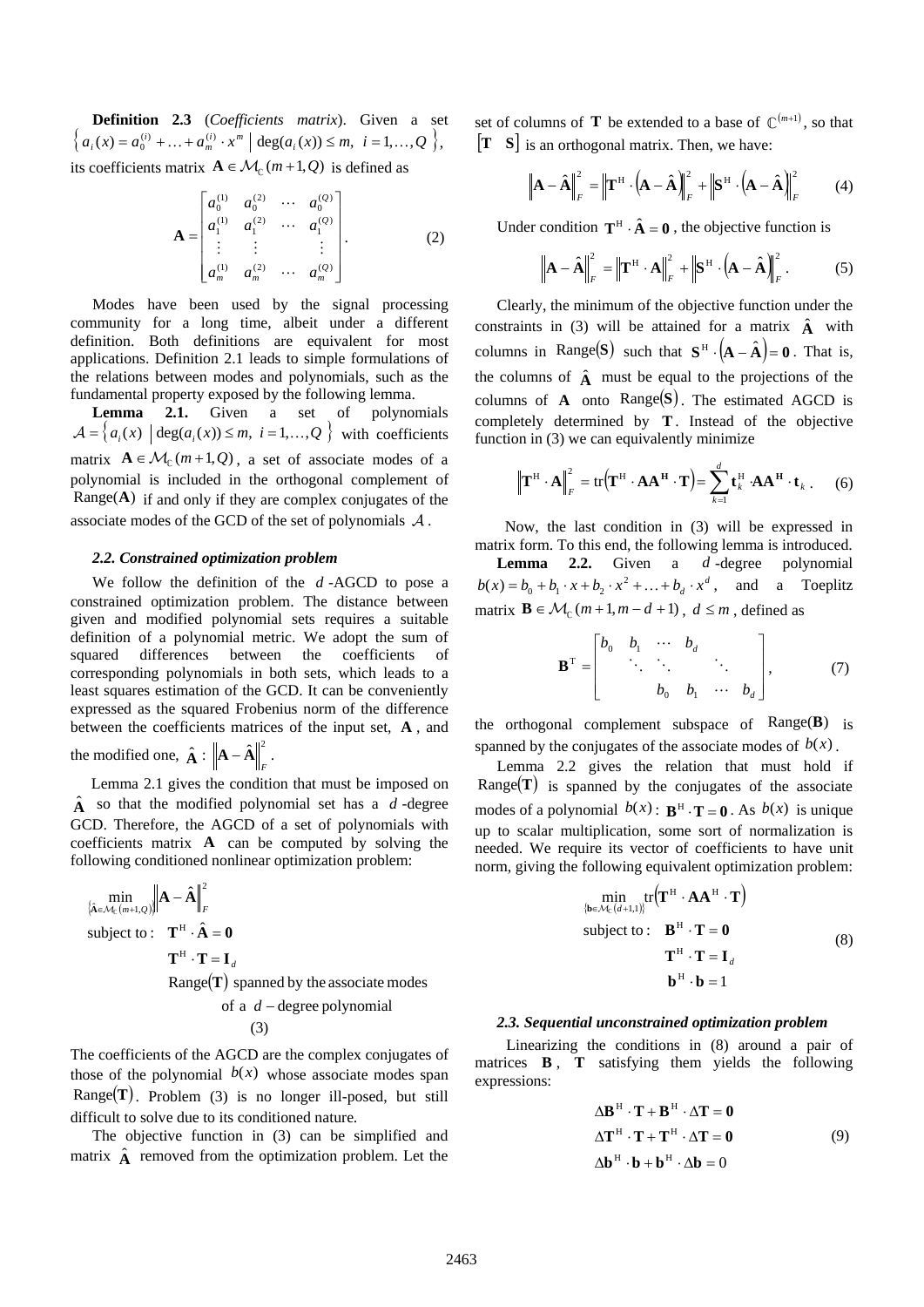The second and third equations in (9) hold if the columns of Δ**T** and Δ**b** are restricted to be orthogonal to the columns of **T** and **b** , respectively. The minimum norm solution for  $\Delta T$  in the first equation in (9) lies in Range(**B**) , since components in its orthogonal complement, Range(**T**) , do not contribute to the right side. So the solution to the first two equations in (9) is given by

$$
\Delta \mathbf{T} = -(\mathbf{B}^{\mathrm{H}})^{\dagger} \cdot \Delta \mathbf{B}^{\mathrm{H}} \cdot \mathbf{T}, \qquad (10)
$$

Furthermore, due to the structure of matrix Δ**B** , (10) can be transformed into

$$
\Delta \mathbf{T} = -(\mathbf{B}^{\mathrm{H}})^{\dagger} \cdot [\mathbf{L}_{1} \cdot \Delta \mathbf{b}^* \quad \mathbf{L}_{2} \cdot \Delta \mathbf{b}^* \quad \cdots \quad \mathbf{L}_{d} \cdot \Delta \mathbf{b}^*], (11)
$$

with  $\mathbf{L}_k \in \mathcal{M}_{\epsilon}$   $(m-d+1, d+1), k = 1, \ldots, d$ , defined as:

$$
\mathbf{L}_{k} = \begin{bmatrix} t_{1,k} & t_{2,k} & \cdots & t_{(d+1),k} \\ t_{2,k} & t_{3,k} & \cdots & t_{(d+2),k} \\ \vdots & \vdots & & \vdots \\ t_{(m-d+1),k} & t_{(m-d+2),k} & \cdots & t_{(m+1),k} \end{bmatrix} .
$$
 (12)

Let  $\mathbf{\bar{t}} \in \mathcal{M}_{p} (2d \cdot (m+1) 1)$  be a real column vector built with the real and imaginary parts of the columns of **T**:

$$
\overline{\mathbf{t}}^{\mathrm{T}} = \begin{bmatrix} \mathbf{t}_{1}^{(r)} & \mathbf{t}_{1}^{(i)} & \cdots & \mathbf{t}_{d}^{(r)} & \mathbf{t}_{d}^{(i)} \end{bmatrix} . \tag{13}
$$

Equation (11) allows to express parameter vector  $\Delta \vec{t}$  in terms of Δ**b** . To this end, we define matrices  $\mathbf{C}_k \in \mathcal{M}_{\mathbb{C}}(m+1, d+1), k = 1, \ldots, d$ , as  $\mathbf{C}_k = (\mathbf{B}^{\mathrm{H}})^+ \cdot \mathbf{L}_k$  and note that, from (11), we have

$$
\Delta \overline{\mathbf{t}} = \begin{bmatrix} \Delta \mathbf{t}_{1}^{(r)} \\ \Delta \mathbf{t}_{1}^{(i)} \\ \vdots \\ \Delta \mathbf{t}_{d}^{(r)} \\ \Delta \mathbf{t}_{d}^{(i)} \end{bmatrix} = \mathbf{V} \cdot \begin{bmatrix} \Delta \mathbf{b}^{(r)} \\ \Delta \mathbf{b}^{(i)} \end{bmatrix},
$$
(14)

with

$$
\mathbf{V} = \begin{bmatrix} \mathbf{E}_1 \\ \mathbf{E}_2 \\ \vdots \\ \mathbf{E}_d \end{bmatrix}, \quad \mathbf{E}_k = \begin{bmatrix} -\mathbf{C}_k^{(r)} & -\mathbf{C}_k^{(i)} \\ -\mathbf{C}_k^{(i)} & \mathbf{C}_k^{(r)} \end{bmatrix}, \quad k = 1, ..., d. \quad (15)
$$

Finally, the orthogonality condition  $\mathbf{b}^H \cdot \Delta \mathbf{b} = 0$  can be expressed in terms of the real and imaginary parts of the vectors involved as:

$$
\begin{bmatrix} \mathbf{b}^{(r)^{\mathrm{T}}} & \mathbf{b}^{(i)^{\mathrm{T}}} \\ -\mathbf{b}^{(i)^{\mathrm{T}}} & \mathbf{b}^{(r)^{\mathrm{T}}} \end{bmatrix} \cdot \begin{bmatrix} \Delta \mathbf{b}^{(r)} \\ \Delta \mathbf{b}^{(i)} \end{bmatrix} = \mathbf{0}
$$
 (16)

Let **Q**∈ $\mathcal{M}_p$  (2(*m* + 1),2(*m* − 1)) be a full column rank matrix so that Range $(Q)$  is the right null space of the first matrix in (16). Then we have

$$
\begin{bmatrix} \Delta \mathbf{b}^{(r)} \\ \Delta \mathbf{b}^{(i)} \end{bmatrix} = \mathbf{Q} \cdot \mathbf{x}
$$
 (17)

for some column vector  $\mathbf{x} \in \mathcal{M}_{p} (2(m-1) 1)$ .

Starting from a pair **B** , **T** that satisfy the conditions of the optimization problem (8), the perturbation that can be applied to their elements so that the conditions are still met is given by (14) and (17). Incorporating these results to the Taylor expansion of the objective function  $f(\bar{t})$  in (8),

$$
f(\overline{\mathbf{t}} + \Delta \overline{\mathbf{t}}) = f(\overline{\mathbf{t}}) + (\nabla_{\overline{\mathbf{t}}} f)^{\mathrm{T}} \cdot \Delta \overline{\mathbf{t}} + \frac{1}{2} \cdot \Delta \overline{\mathbf{t}}^{\mathrm{T}} \cdot \nabla_{\overline{\mathbf{t}}}^{2} f \cdot \Delta \overline{\mathbf{t}} , \quad (18)
$$

yields the objective function of the equivalent unconstrained optimization problem:

$$
f(\mathbf{\bar{t}}, \mathbf{x}) = f(\mathbf{\bar{t}}) + (\nabla_{\mathbf{\bar{t}}} f)^{\mathrm{T}} \cdot \mathbf{V} \cdot \mathbf{Q} \cdot \mathbf{x} + \frac{1}{2} \cdot \mathbf{x}^{\mathrm{T}} \cdot \mathbf{Q}^{\mathrm{T}} \cdot \mathbf{V}^{\mathrm{T}} \cdot \nabla_{\mathbf{\bar{t}}}^{2} f \cdot \mathbf{V} \cdot \mathbf{Q} \cdot \mathbf{x}
$$
(19)

The AGCD computation method we propose consist of the following steps:

- 1. Initialization: Find initial values for **b** and **T** . Methods based of the Sylvester matrix of the set of polynomials give good initial values.
- 2. Compute vector  $\bf{\bar{t}}$  (9), matrices **V** (15), **Q** (17).
- 3. Find the value of vector **x** that minimizes (19).
- 4. Update **b** (17), and find **T** such that  $\mathbf{B}^H \cdot \mathbf{T} = 0$ .

5. If convergence has not been reached, go to step 2. The coefficients of the AGCD are given by the complex conjugates of the elements of **b** .

#### **3. PERFORMANCE TEST**

The accuracy of the estimation provided by the proposed method has been compared with the results obtained with other methods. To this end, the common factor estimation method (COFE) [10], the resultant matrix pencil method (Res-MP) [13] and the proposed approach were implemented in MATLAB. A benchmark example was selected from [14]. It consists of a set  $A$  of 8 polynomials of degree 20 with GCD of degree 3:

$$
\mathcal{A} = \{a_i(x) = g(x) \cdot u_i(x), i = 1,...,8\}
$$
  
\n
$$
g(x) = 2x + 4x + 3x^2 + x^3
$$
  
\n
$$
u_1(x) = 70 + 19x + 2x^3 + 5x^6 + x^9 + 11x^{10} +
$$
  
\n
$$
+ x^{12} + 7x^{13} + 15x^{14} + x^{16} + x^{17}
$$
  
\n
$$
u_2(x) = x^3 + 2x^5 + 5x^7 + 3x^{11} + x^{17}
$$
  
\n
$$
u_3(x) = 11x + x^3 + x^{10} + x^{17}
$$
  
\n
$$
u_4(x) = 10 + 2x^5 + 4x^{10} + 5x^{17}
$$
  
\n
$$
u_5(x) = 30 - x^5 - x^{17}
$$
  
\n
$$
u_6(x) = 11 - 3x^6 + x^9 - 2x^{13} + x^{17}
$$
  
\n
$$
u_7(x) = 20 + 11x^7 + x^{17}
$$
  
\n
$$
u_8(x) = 9 + 5x^6 + 2x^{12} + 3x^{15} + x^{17}
$$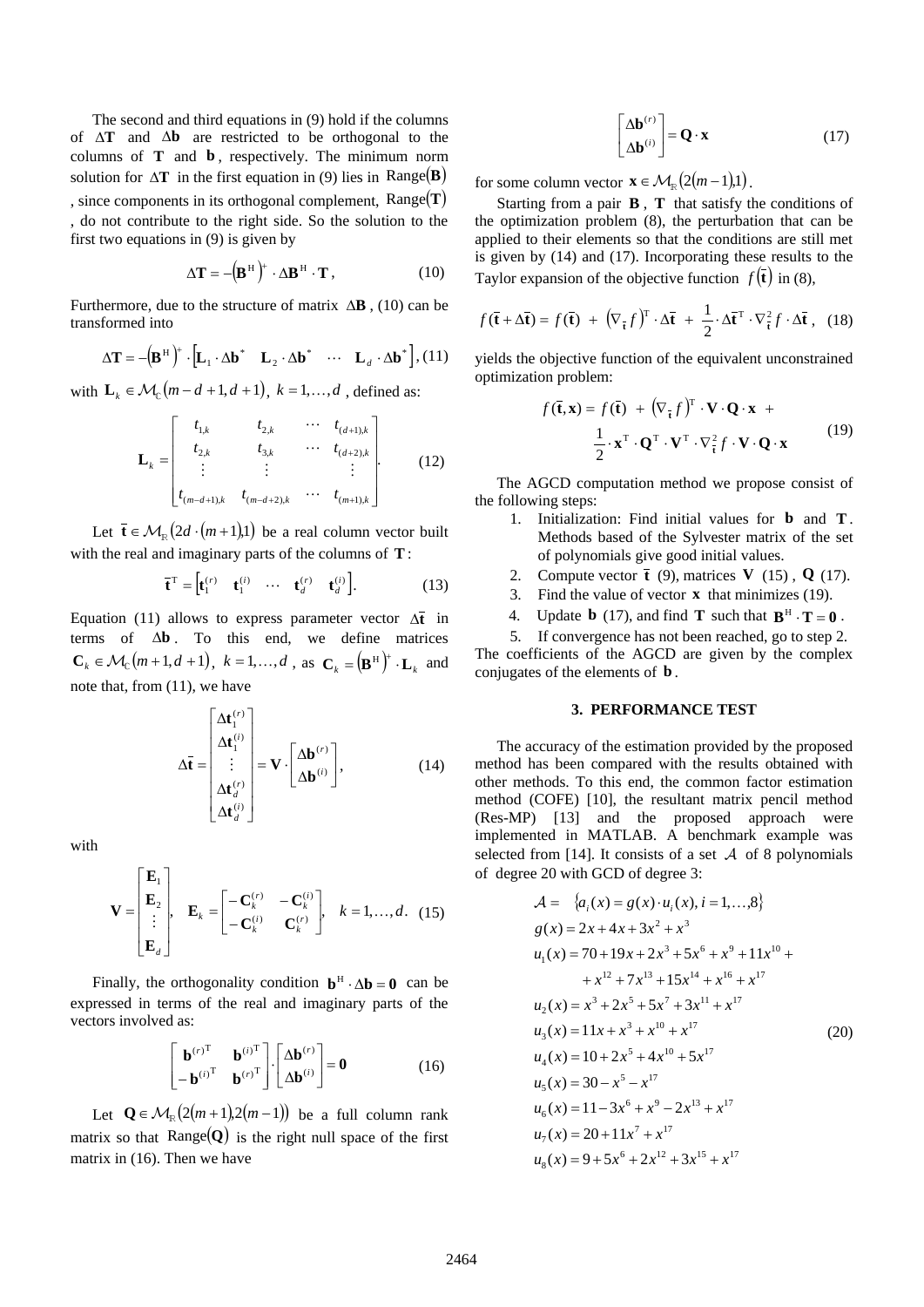

Fig. 1. (a): CRB (dashed) and MSE of AGCD computation methods: COFE (0 iterations) (diamonds), COFE (2 iterations) (triangles), Resultant MP (squares) and proposed method (circles). (b): Mean computation time for each method implemented in MATLAB.

Zero-mean Gaussian noise was added to the coefficients of the polynomials in  $A$ . Different levels of noise, leading to SNR values between 15 and 72, were considered. For each noise level, 100 realizations were generated and the AGCD estimated with each method.

Fig. 1 (a) shows the MSE for each method, along with the Cramer-Rao lower bound (CRB) computed for this example. Both the proposed method and COFE with 2 iterations attain the CRB for SNR values above 48 dB. However, due to the lower number of parameters and the smaller size of the matrices involved, the proposed approach is much faster, as Fig. 1 (b) shows. This is an important feature, since high computational burden may impair the application of a GCD computation method to polynomials of large degree.

Only Res-MP is faster then the proposed method for low SNR values, but it shows lower accuracy in the estimations and fails to attain the CRB for high SNR values.

## **4. APPLICATION EXAMPLE**

This section shows an application of AGCD computation to blind deconvolution in single input multiple output (SIMO) linear time invariant (LTI) systems. One such system, with three channels, is depicted if Fig. 2.



Fig. 2. SIMO system.

Under the LTI assumption, the Z-transforms of the outputs are equal to the product of the Z-transforms of the common input and the channels:

$$
X_k(z) = B(z) \cdot H_k(z), \quad k = 1, 2, 3. \tag{21}
$$

If all signals involved have finite length, then the Ztransforms are finite-degree polynomials in  $z^{-1}$  whose coefficients are the samples of the signals. Furthermore, if the Z-transforms of the channels do not have a zero common to all of them, then  $B(z)$  is the GCD of the set  ${X_1(z), X_2(z), X_3(z)}$ . Thus, through a GCD computation, the input signal can be estimated blindly from the outputs of the system, that is, without knowledge about the channels. This approach requires a robust AGCD computation method to cope with measurement and model errors. The suitability of the proposed method for this task has been tested with a force's time-history recovery experiment.

The experimental set-up for the acquisition of real signals consists of a freely supported steel beam hit by a sensorized hammer (Fig. 3). The acceleration caused by the impact is detected by four piezoelectric accelerometers placed upon that beam. These sensors provide the output of the multichannel system.



Fig. 3. Experimental set-up: Freely supported beam, accelerometers and impact hammer.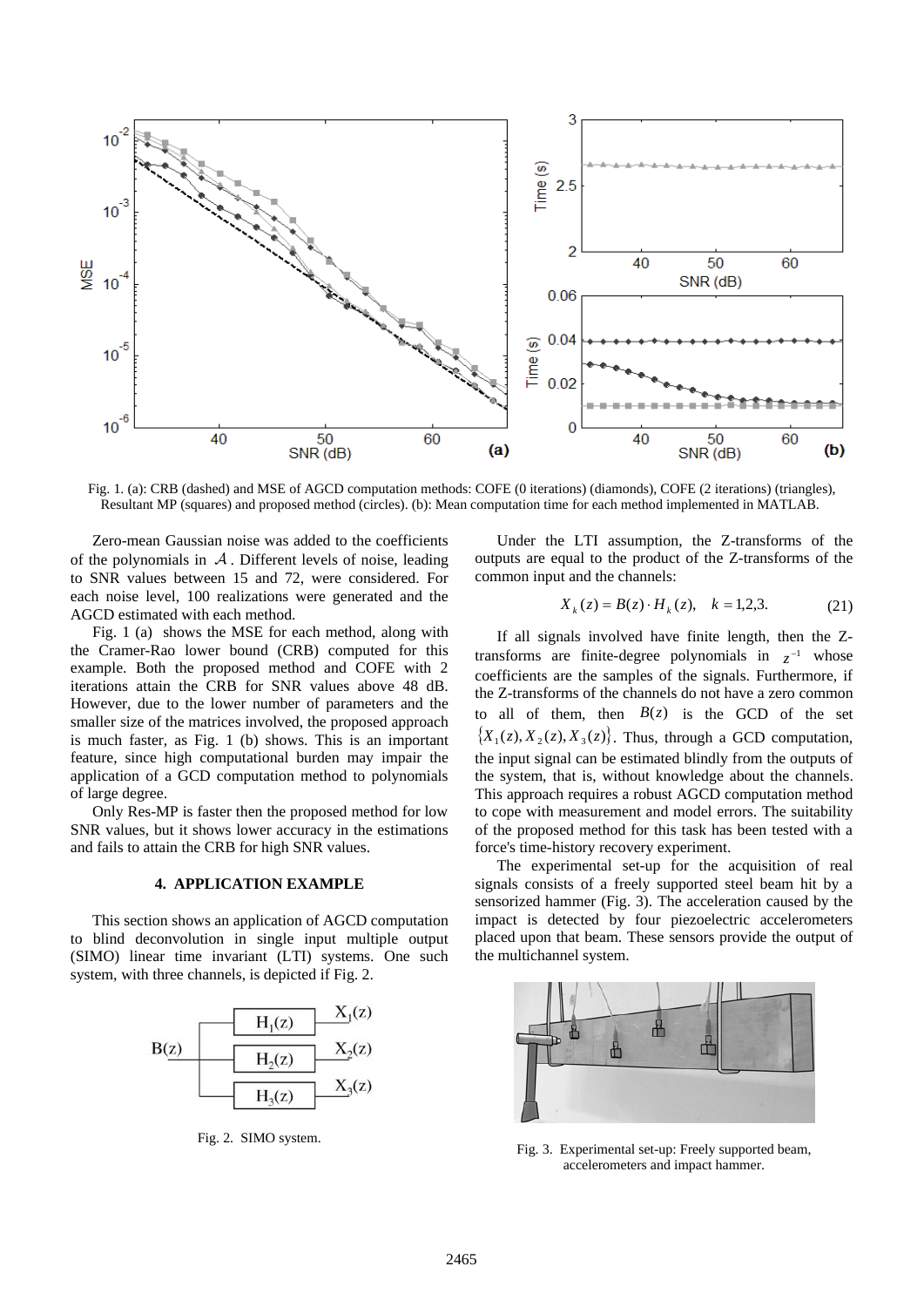

Fig. 4. Output signals from accelerometers.

Figure 4 shows the four output signals. The accelerometer in the head of the hammer gives a direct measure of the excitation signal. It is not used by the deconvolution method; it only serves as a reference to assess the accuracy of the estimation. All signals are sampled at 4096 samples/second by the acquisition device.

The infinite length of the output signals, due to the excitation of vibration modes, violates the assumption of finite-length signals. In order to apply the proposed algorithm, some processing must be done prior to the GCD computation. The channels transforming the impact signal into the accelerations sensed by the accelerometers can be regarded as infinite impulse response (IIR) systems. Their system response is:

$$
H_k(z) = \frac{N_k(z)}{P(z)}, \quad k = 1, 2, 3, 4. \tag{22}
$$

The denominator  $P(z)$  is common to all of them. Its roots give the frequency and damping of the vibration modes, which depend on the characteristics of the beam and not on the position of the impact and measurement points.

If the poles are estimated from the output signals, an estimation  $P(z)$  of the denominator can be obtained. Then, a finite impulse response (FIR) filter with system response  $P(z)$  can be applied to the output signals to transform them into finite-length signals:

$$
X_k(z) \cdot \widehat{P}(z) = B(z) \cdot \frac{N_k(z)}{P(z)} \cdot \widehat{P}(z) \approx B(z) \cdot N_k(z), \quad k = 1, \dots, 4.
$$
\n(23)

There are many methods proposed in the literature for solving the so-called exponential modelling problem of estimating the parameters of damped sinusoids. We have used the approach described in [15]. Fig. 5 shows the estimated poles in the Z-plane.



Fig. 5. System poles estimated from output signals.

The results of filtering the output signals with a FIR filter whose system response has the poles of Fig. 4 as zeros is shown in Fig. 6. These are finite-length signals that come from the same input, which can be obtained through GCD computation, as explained at the beginning of this section.

The proposed *d* -AGCD computation method is applied to the finite-length signals. This method requires a value for the degree of the GCD. Several methods to estimate it have been published [5],[8]. However, we have adopted a simpler approach: The approximate GCD is computed for several degrees, and the one that gives a backward error significantly smaller than the next one is chosen as the candidate GCD degree.

Fig. 7 shows the impact signal provided by the sensor embedded in the hammer (dotted line) and the estimated one, provided by the proposed method (solid line). Note that the estimation has been conveniently scaled, since this information cannot be obtained through blind deconvolution. The estimation matches closely the reference signal, and parameters such as signal length, rise and decay rate could be computed from the estimation.



Fig. 6. Output signals after removing poles' contribution.